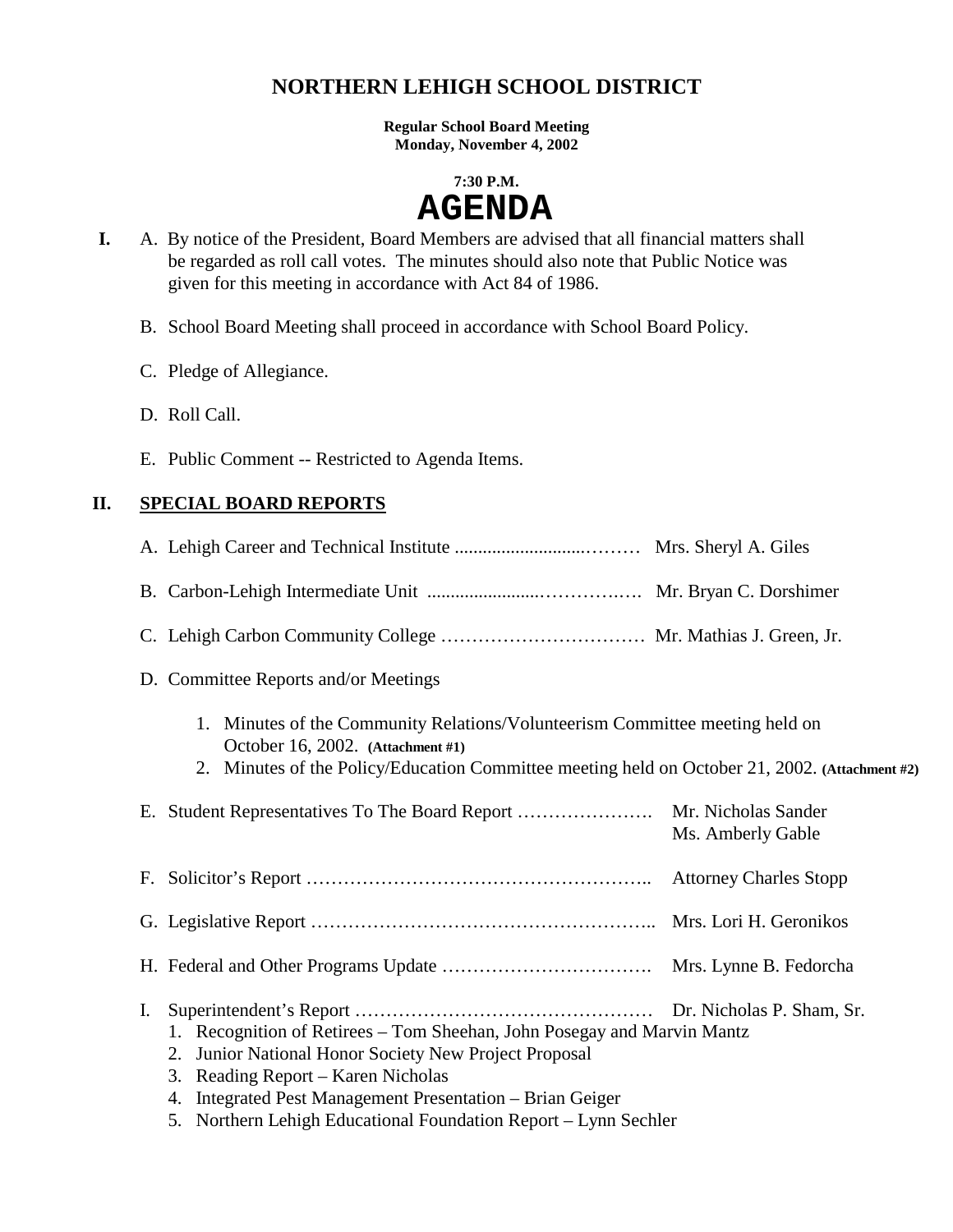J. An Executive Session will be held prior to the meeting beginning at 6:30 p.m. in the Superintendent's Office.

#### **III. PERSONNEL**

- A. Nominations for Appointment
	- 1. Non-Instructional

| Nancy Wagner           |                                                     |
|------------------------|-----------------------------------------------------|
| Assignment:            | One-On-One Special Education Aide                   |
|                        | Peters Elementary School – Grade 1                  |
|                        | New Position – IDEA Funded                          |
| Salary:                | \$8.64 Per Hour/6 1/2 Hours Per Day/5 Days Per Week |
| <b>Effective Date:</b> | October 28, 2002                                    |
|                        | *She will serve a 60-Day probationary period.       |

- B. Approve to employ Joseph Smar, under the provisions of the Public School Employees' Retirement Code, 24 P.S. subsection 8346 (b) for approximately 45 days to fill the position of elementary guidance counselor in the Slatington Elementary School at a per diem rate of \$150.00, effective October 21, 2002.
- C. Substitutes
	- 1. Instructional

Approve the following substitute teacher for the 2002-2003 school year at the substitute teacher rates of \$70.00 for 1-10 non-consecutive days; \$80.00 for 11-20 non-consecutive days; and \$90.00 for 21+ non-consecutive days:

Luther H. Smith, Jr. – All Subject Areas

#### D. Unpaid Volunteers

1. Approve the following individuals as unpaid volunteer aides in the Peters Elementary School for the 2002-2003 school year: \*Pending Verification of Clearances

Christine Afflerbach Evelyn Barone Maria Beltz\* Lori Bevans\* Sharon Boyesen Tina Chalk\* Ruth Davies

Mary-Beth Dellecker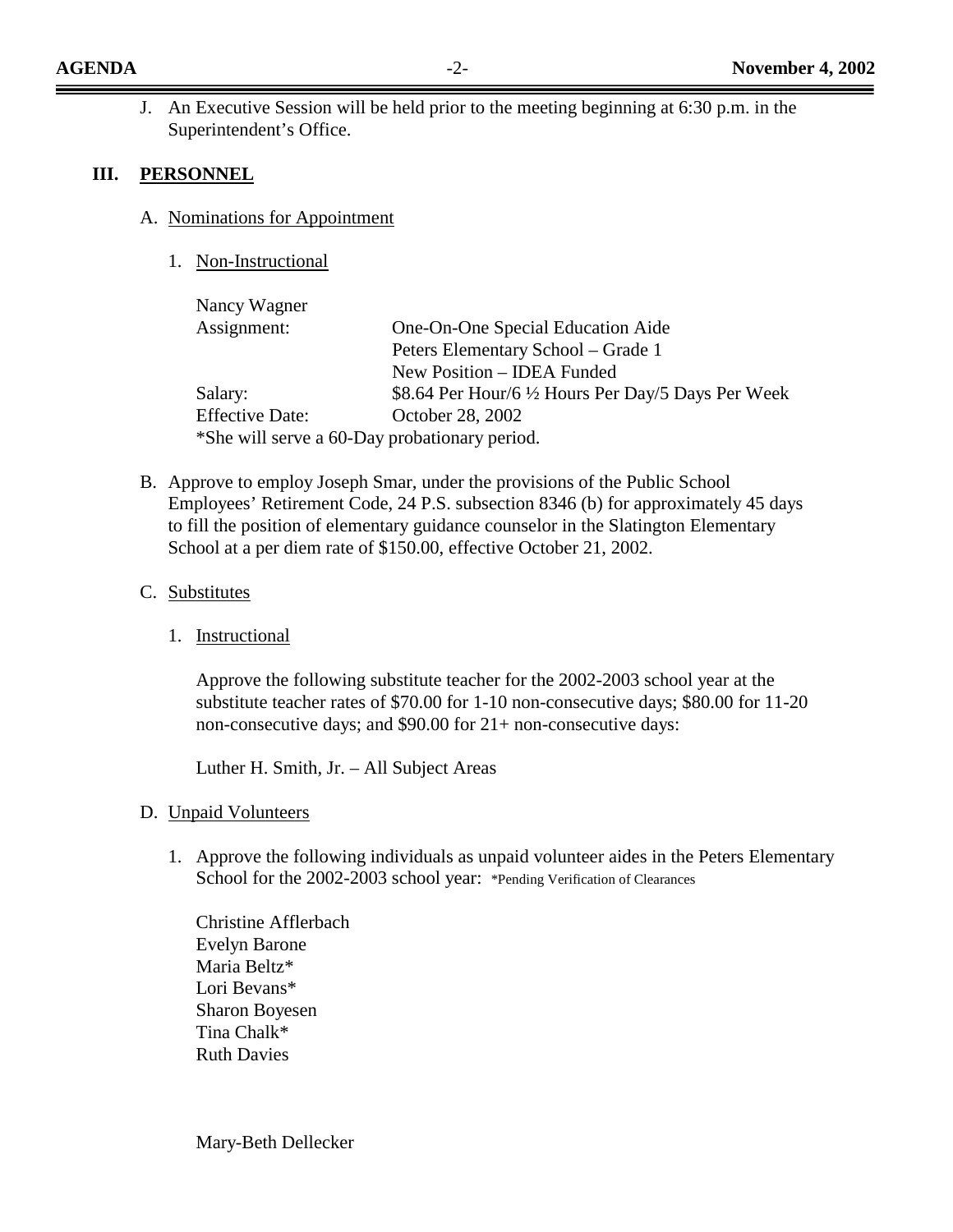**AGENDA** -3- **November 4, 2002** 

Rita Erschen Mary-Beth Fatzinger Melissa Fliszar Vera Hoppe Diane Krause Donna Lobach-Berger Krystal Miller-Brown Angela Scott\* Pam Stokes\* Ann Stoss Pamela Umlauf Louanne Verba\* Donna Wagner Nancy Wagner Michelle Weil\* Tina Williams

2. Approve the following individuals as unpaid volunteer aides in the Slatington Elementary School for the 2002-2003 school year: \*Pending Verification of Clearances

Robin Blocker Jennifer Britton\* Jamie Farber\* Crystal Horvath Patricia Ingles Heather Minnich\* Kathy Yelinek

- 3. Approve Mark T. Barone to serve as an unpaid volunteer computer technician working with the district's technology coordinators for the 2002-2003 school year, effective November 5, 2002. \*Pending Verification of Clearances
- E. Resignation

Accept the resignation of Scott DeLong from his position as Junior Class Advisor for the 2002-2003 school year.

- F. Approve to appoint George Weaver as the middle school Intramural Boys' Basketball Coach for the 2002-2003 school year at the budgeted stipend of \$1000.00.
- G. Approve to appoint Andrea Edmonds as the middle school Intramural Girls' Basketball Coach for the 2002-2003 school year at the budgeted stipend of \$1000.00.

## **IV. POLICY**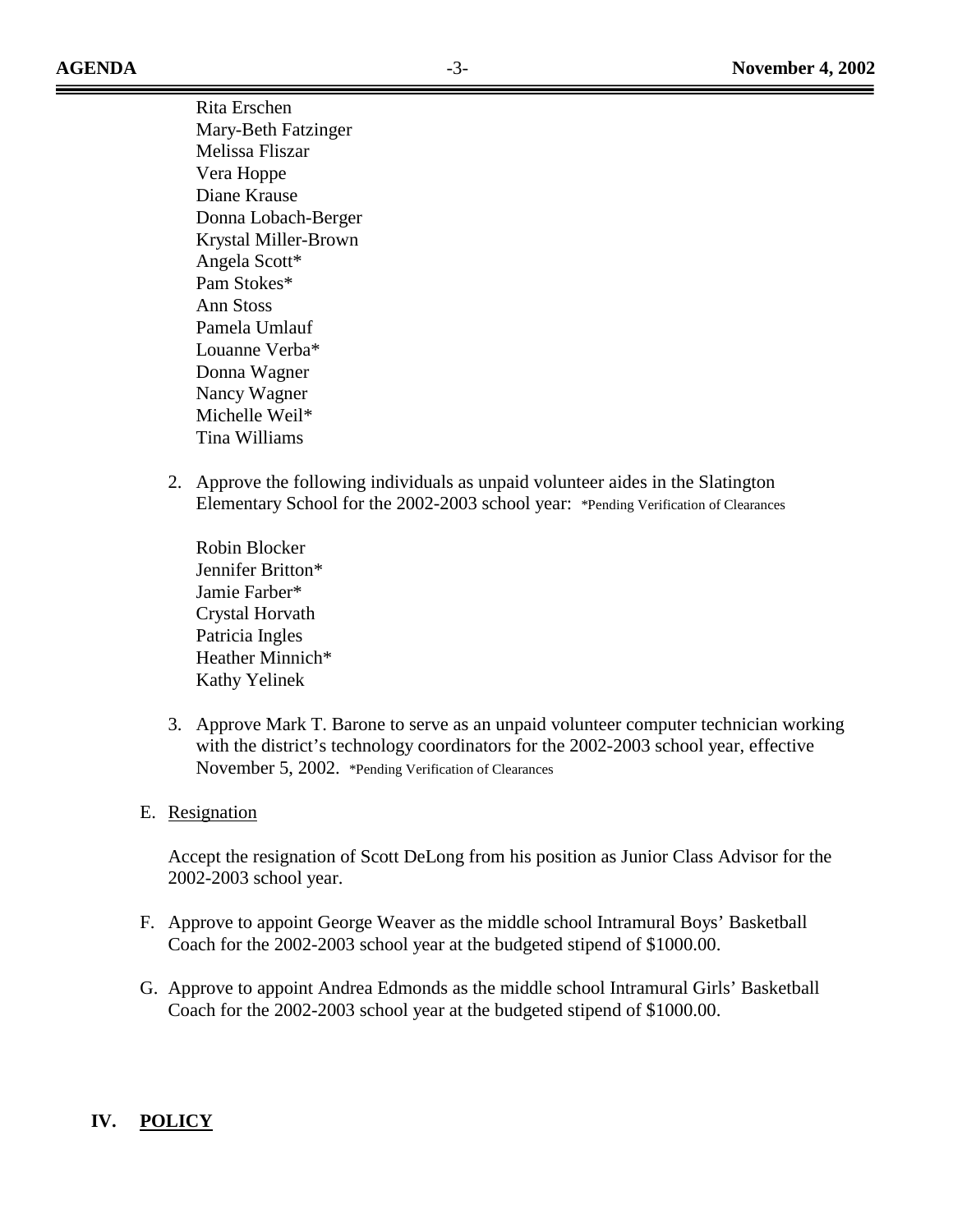#### A. Board Policies –  $1<sup>st</sup>$  Reading

- 1. Approve revisions to existing school board policy #202.1: Pupils Foreign Exchange Students, as presented after 1<sup>st</sup> reading. (Attachment #3)
- 2. Approve revisions to existing school board policy #716: Property Integrated Pest Management, as presented after 1<sup>st</sup> reading. (Attachment #4)
- 3. Approve revisions to existing school board policies #248: Pupils, #348: Administrative Employees, #448: Professional Employees, and #548: Classified Employees – Unlawful Harassment, as presented after  $1<sup>st</sup>$  reading. **(Attachment #5)**

#### B. Early Retirement Incentive Plan for 2002-2003

Approve to adopt an Early Retirement Incentive Plan, for all eligible professional employees, on a voluntary basis, for the 2002-2003 school, as presented.

#### C. Conferences

- 1. Approve the request Debra Siglin, fifth grade regular education teacher and Susan Mendes, fifth grade special education teacher in the Slatington Elementary School, to attend a Bureau of Education and Research conference in Allentown on November 18, 2002. Expenses for this conference, entitled "Using Guided Reading and Literacy Centers to Help Your Students Become Better Readers" include \$165.00 each for registration plus the cost of two substitute teachers for one day for a total cost of \$330.00 and has been approved by the district's Continuing Professional Education Committee.
- 2. Approve the request of Robert Mack to attend a Lehigh University School Leadership Conference in Bethlehem on November 22, 2002. Expenses for this conference, entitled "The Evolving Responsibilities of School Administrators" include \$115.00 for registration.
- 3. Approve the request of Tara Balliet, Marlene Simock, and Kelly Kromer, Slatington Elementary teachers, to attend a Staff Development for Educators conference in King of Prussia on December 13, 2002. Expenses for this conference entitled "Best Teaching Practices for the Middle Grade Classroom" include \$135.00 each for registration plus the cost of three substitute teachers for one day for a total cost of \$405.00 and has been approved by the district's Continuing Professional Education Committee.
- 4. Approve the request of Robert Kern to attend a Lehigh University School Leadership Conference in Bethlehem on November 22, 2002. Expenses for this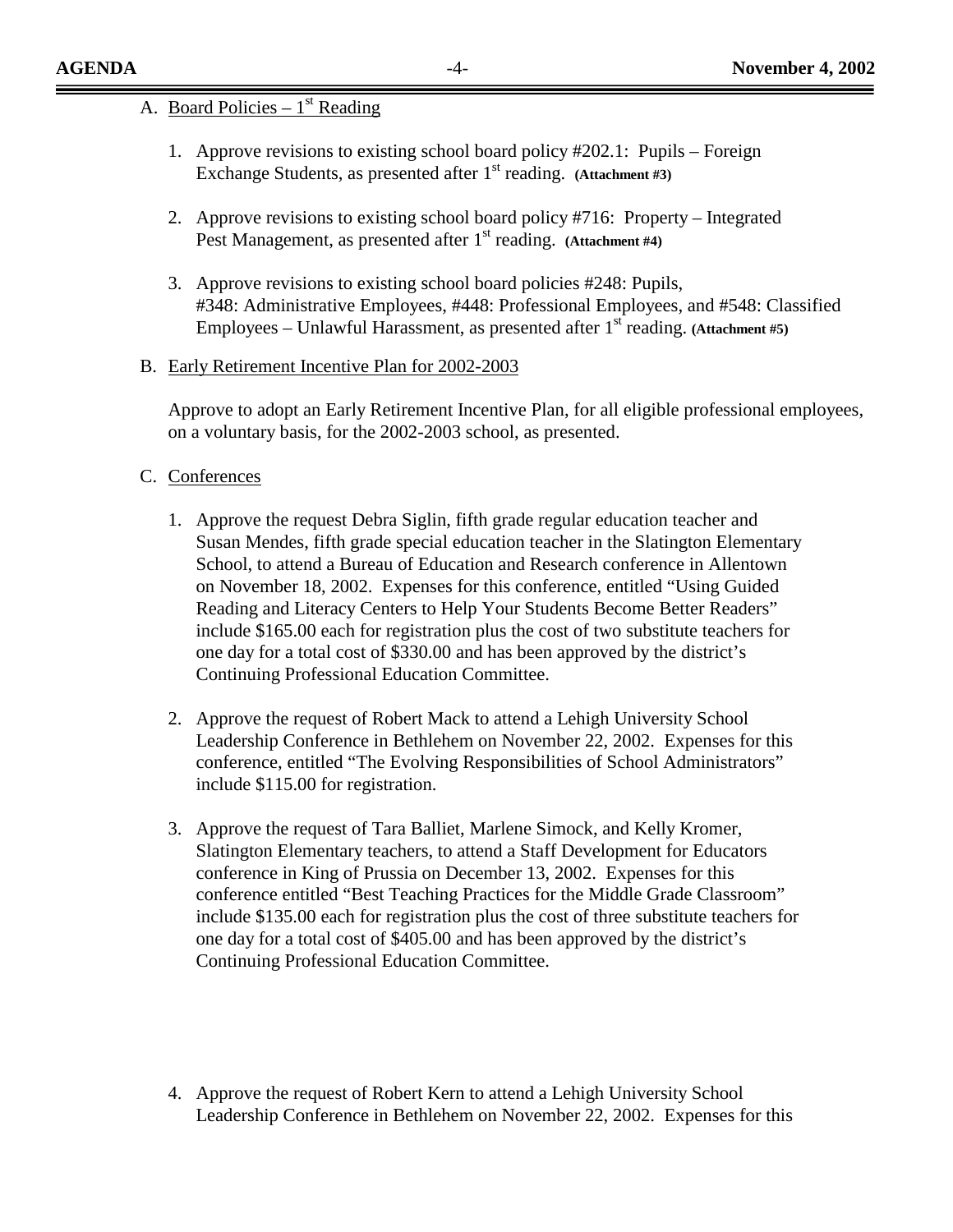conference, entitled "The Evolving Responsibilities of School Administrators" include \$115.00 for registration plus the cost of a substitute teacher.

- 5. Approve the request of Deborah Geiger, Susan Strubinger, Kori Dibilio, Karen Haberern, Kelly Kromer, Christine Koder, Gail Lafferty, Janet Millen, Slatington Elementary teachers, to attend an Appelbaum Training Institute conference in Allentown on January 8, 2003. Expenses for this conference, entitled "Tough Student Classroom Survival K-8" includes \$120.00 each for registration (\$960.00), \$40.80 for mileage (several vehicles), \$55.00 for meals (combined requests), for a total of \$1055.80 plus the cost of a substitute teacher for seven teachers for one day and will be paid for through Title IIA funds.
- D. Approve the recommendation of the Community Relations/Volunteerism Committee to change the title of the committee to Community Relations Committee.
- E. Homebound Instruction

The homebound instruction program is provided to children of school age who cannot attend school. It is recommended that the Board of Education grant homebound instruction for an eleventh grade student, Student No. 04-37300, for five hours per week, effective October 17, 2002 and terminating on December 20, 2002.

- F. Approve to provide alternative instruction, at the rate of \$16.00 per hour, for a twelfth grade special education student, Student No. 03-05400 changing from the current emotional support placement to an Alternative Education Plan of 2.5 hours per week, not to exceed 6 weeks, during the evening in the senior high school library, effective October 29, 2002.
- G. Approve the request of the Class of 2003 to participate in a class trip to Six Flags Great Adventure in New Jersey on June 6, 2003. Expenses will be derived from participating students. **(Attachment #6)**

## **V. CURRICULUM AND INSTRUCTION**

#### **VI. OLD BUSINESS**

#### **VII. NEW BUSINESS**

#### A. Northern Lehigh Community Advisory Council

Approve the following individuals as members of the Northern Lehigh Community Advisory Council for the 2002-2003 school year. In accordance with School Board Policy #905, this council is established to review, discuss, and make recommendations relating to the various aspects of educational planning for the

district. The purpose of this council shall be to improve and implement an on-going, two-way communication between the community and schools. It is understood that the Community Advisory Council's function is advisory only. Meetings with the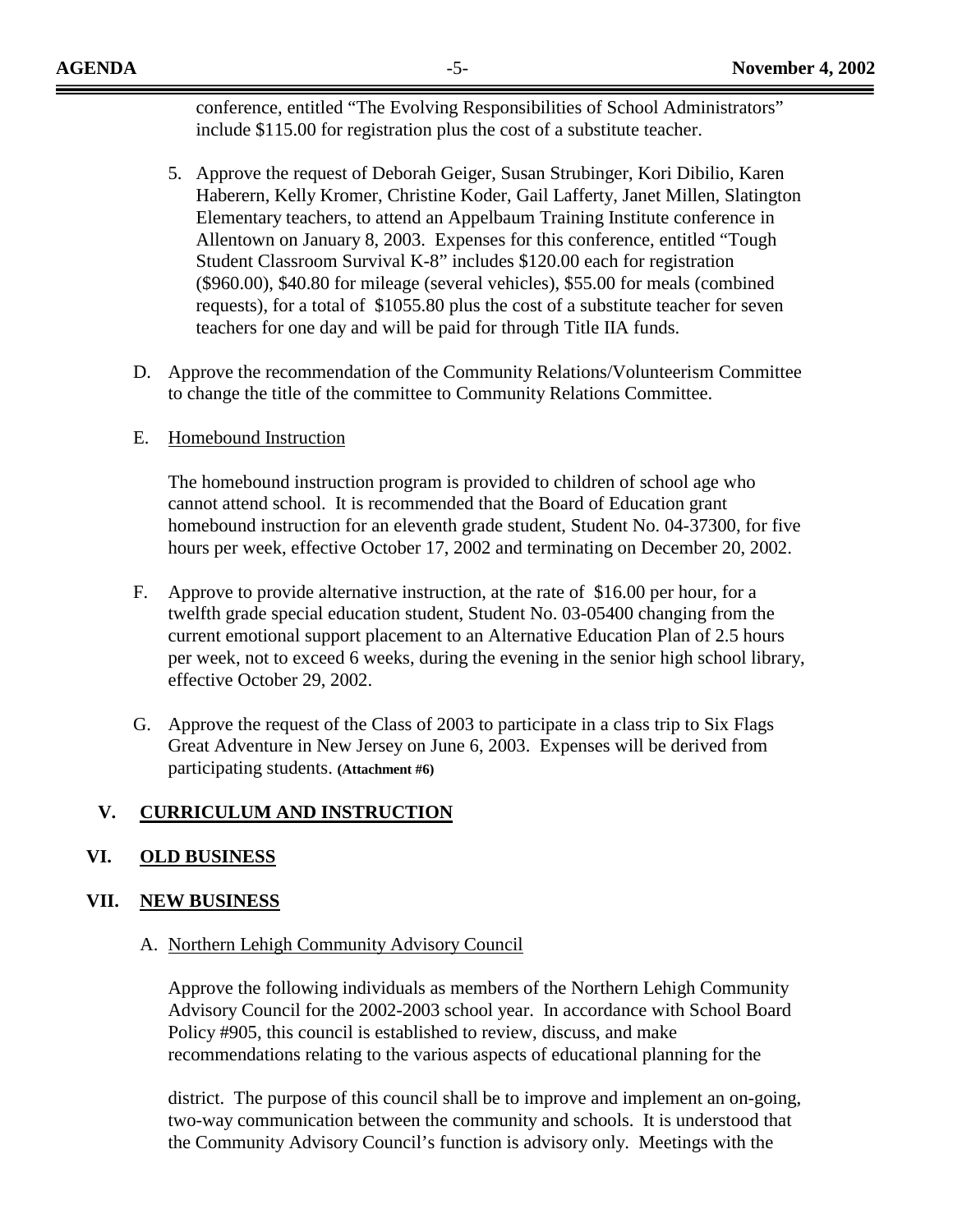Superintendent for the Community Advisory Council are set for 7:00 – 8:30 p.m. on November 14, 2002 and February 13, and April 15, 2003.

| Ara Barlieb             | Carol Miller     |
|-------------------------|------------------|
| Linda Deurer            | Cindy Sander     |
| <b>Cathy Groller</b>    | Lori Vernon      |
| <b>Susanne Meixsell</b> | Sandra Josephson |

B. Approve the following Articles of Agreement Amendment for the Lehigh Career and Technical Institute:

**RESOLVED:** That the Board of Directors of the Northern Lehigh School District hereby authorize the approval of Amendment No. 2 **(see attachment #7)** to the Agreement for the Establishment and Operation of the Lehigh County Area Vocational-Technical School entered into as of the first day of July 1996 as amended on July 23, 1969.

C. Approve a Resolution to amend the Articles of Incorporation of the Lehigh County Area Vocational-Technical School Authority, and add Section 8 which extends the term of existence of the LCVTS Authority until March 22, 2051. The LCVTS Authority at the present time will terminate on March 22, 2017. **(Attachment #8)**

### **VIII. FINANCIAL**

- A. Approve the Treasurer's Report for the month of June 2002.
- B. Approve abatement of per capita taxes, for the residents that fall within the guidelines, as listed in **attachment** #9.
- C. Approve payment of bills from the Construction Account, as presented in **attachment #10**.
- D. Approve payment of bills from the Extended Construction Account, as presented in **attachment #11.**
- E. Approve payment of bills from the Capital Reserve #1 Account, as presented in **attachment #12**.
- F. Approve the Arthurs Lestrange Cash Management Portfolio for the month of September 2002. **(Attachment #13)**
- G. Approve to adjust the cap for services for chief negotiator, Benjamin L. Pratt, Esq. from a previously approved maximum \$10,000.00 limit to a maximum of \$15,000.00 for this initial calendar year. The \$85.00 per hour for all work done in conjunction with negotiations remains the same. **(Attachment #14)**